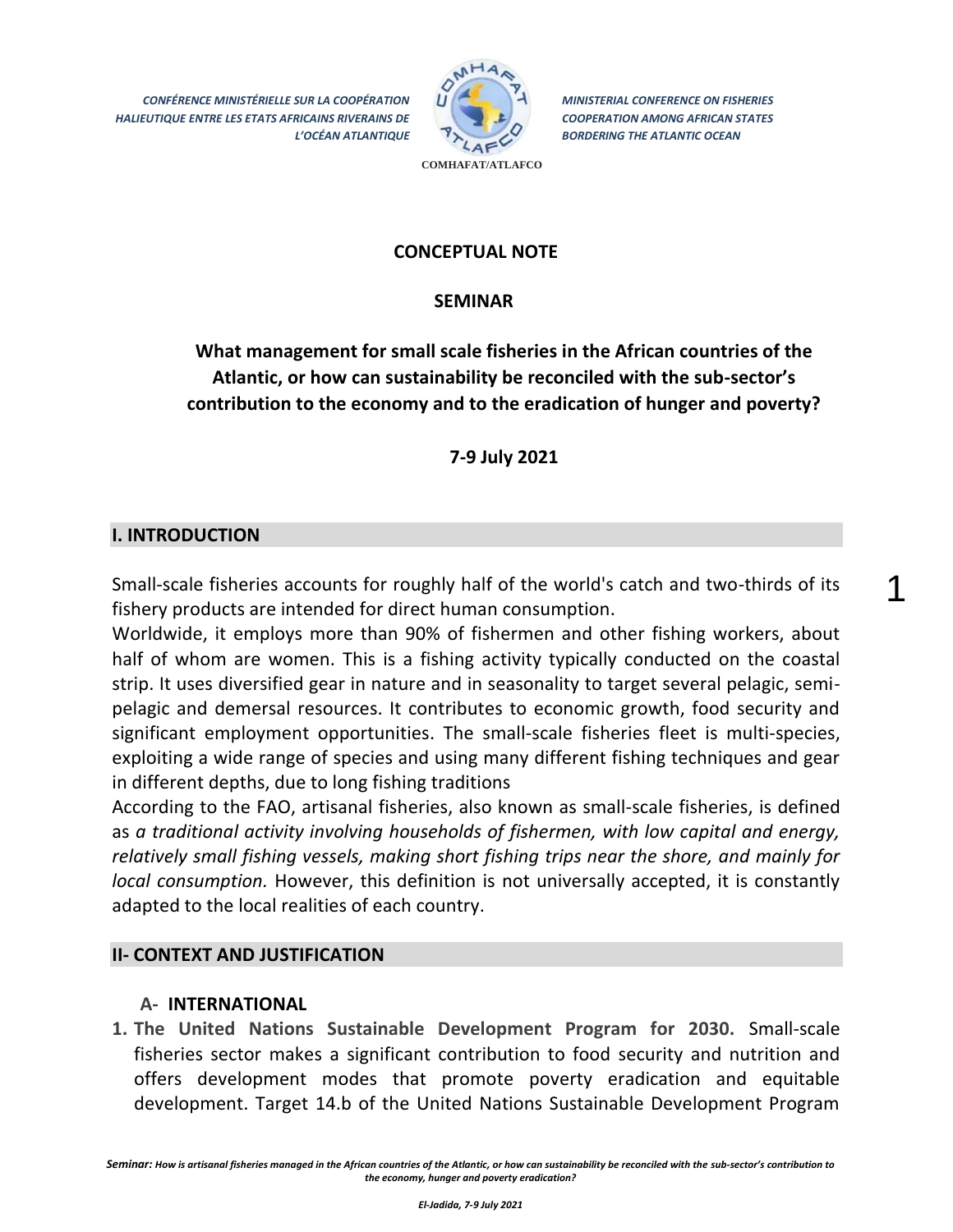to 2030 calls on countries to "*guarantee small-scale fishers' access to marine resources and markets*," through the implementation of a legal, regulatory, policy or institutional framework that recognizes and protects small-scale fishers' rights of access to marine resources and markets.

Small-scale fisheries also contribute to the achievement of the United Nations Sustainable Development Goals (SDGs) by 2030, including SDG 14 and target 14.b, SDG 1 (Poverty Reduction), SDG 2 Eradication of Hunger), SDG 5 (Gender Equality), SDG 12 (Responsible Consumption and Production), SDG 13 (Measures to Combat Hunger) climate change), 14 (Protection of aquatic life) and 16 (Peace, justice and effective institutions).

**2. Voluntary guidelines to ensure the sustainability of** small-scale fisheries in the context of food security and poverty eradication

The principles set out in the Voluntary Guidelines for the Sustainability of Small-scale fisheries in the Context of Food Security and Poverty Eradication (Guidelines on Small-Scale Fisheries) address policies, strategies and legal frameworks for small-scale fisheries, but also other issues affecting the lives and livelihoods of fishing communities. The Guidelines on small-scale fisheries are global in scope and guide dialog, political processes and actions at the national, regional and international levels.

The key issues raised by the Guidelines on Small-scale fisheries are:

- Resource management and responsible allocation of land tenure;
- Support for social development and decent work;
- Attention is paid to fishing workers throughout the value chain, from catch to processing and trade in fish;

2

- Promotion of gender equality ;
- Addressing climate change and disaster risk.

**The FAO Framework Program** for the Promotion and Implementation of the Guidelines on Small-scale fisheries encourages their implementation through the creation of partnerships and synergies with other actors in the fisheries and development fields.

**3. International Year of Artisanal Fisheries and Aquaculture** 

At its seventy-second session, held in December 2017, the United Nations General Assembly (UN) proclaimed 2022 "**International Year of Artisanal Fisheries and Aquaculture**" (IYAFA). FAO is the lead agency for this event, in collaboration with relevant partners and bodies of the United Nations system.

The expected results of AIPAA 2022 fall into four categories:

 **Awareness**: sharing accessible information and key messages on small-scale fisheries and aquaculture with a wide range of audiences, including through organizing and participating in relevant global, regional and national events. This would also include the implementation of global social media campaigns.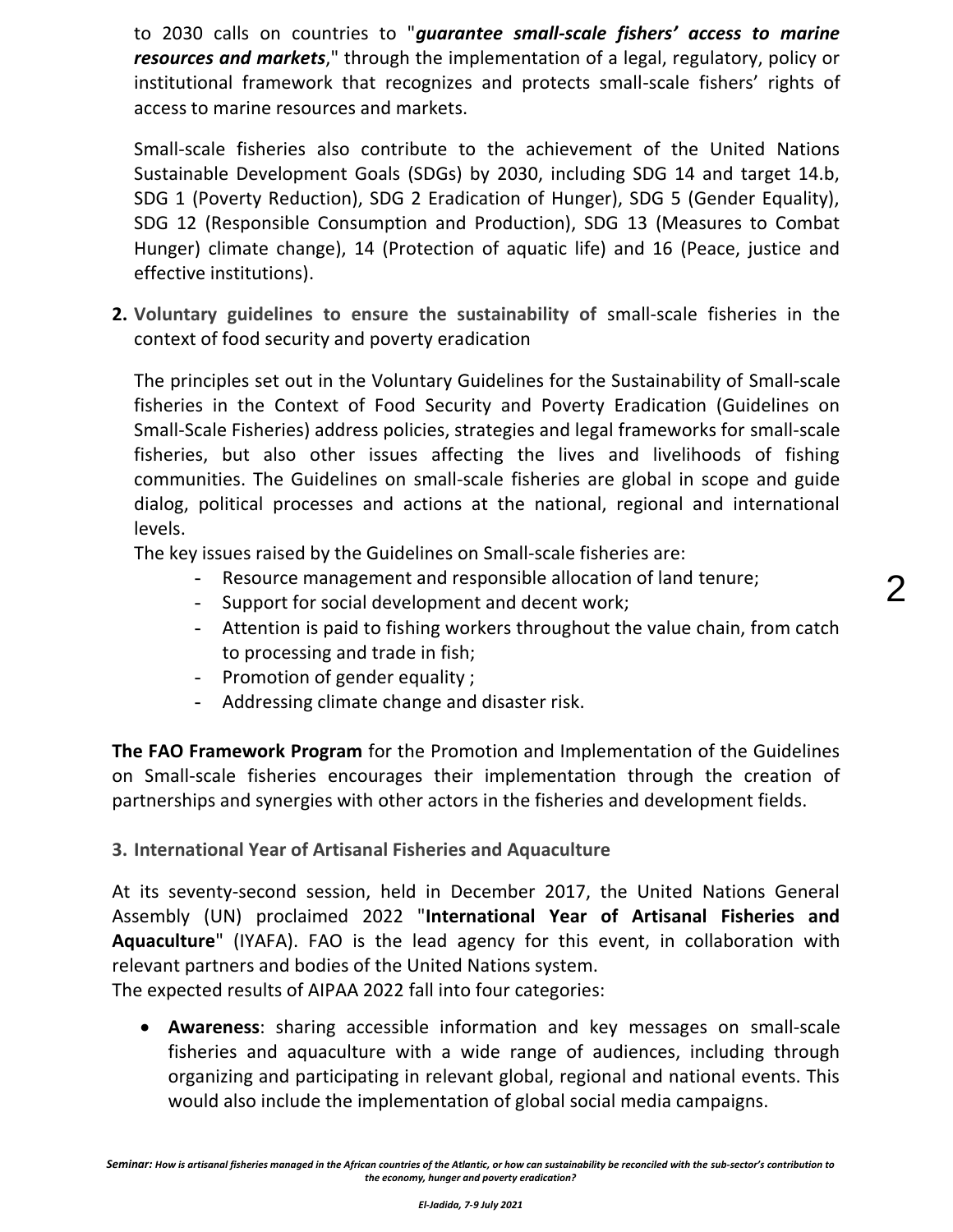- **Strengthening the science-policy interface**: gathering evidence, including through case studies and interdisciplinary data collection, to generate additional information and knowledge on specific aspects of artisanal fisheries and aquaculture.
- **Empowering actors:** enable small-scale fishers, fish farmers and fishery workers and their organizations to participate in participatory management programs and other decision-making processes, and to access markets and services. This would also include the formulation of policies, strategies, programs and projects to support artisanal fisheries and aquaculture.
- **Partnerships:** create and strengthen new partnerships, both between small-scale organizations and with other partners from government, research, NGOs, the private sector, regional and other organizations at all levels.

# **B- On the African continent**

At the level of the African continent, small-scale fisheries accounts for more than 60% of the production of African fishermen and almost all the catch in the sector is destined for human consumption. The sector provides jobs and significant income for poor rural communities. Ten million Africans rely on small-scale fisheries as their main livelihood, and another 90 million (farmers and resource poor) depend on it as part of a diversified livelihood strategy. Around 200 million Africans depend on fish as an affordable source of protein and important micronutrients, and in most African countries, artisanal fishers provide most of the region's fish supply. Women play a key role in artisanal fishing in Africa, mainly in post-harvest activities.

**1. Policy framework and strategy for the reform of fisheries and aquaculture**

In view of the importance of small-scale fisheries in Africa and the need to promote its sustainable development, the African Union has made small-scale fisheries *one of the priority arenas of the Policy Framework and the Strategy for the Reform of Fisheries and Aquaculture*, adopted in June 2014. The main objective of this pan-African policy is to strengthen the contribution of small-scale fisheries to the reduction poverty, food and nutrition security and socio-economic benefits, particularly for fishing communities in Africa.

The AU/IBAR, in collaboration with the NEPAD Planning and Coordination Agency, has developed a *Ten-Year Action Plan for the Development of Small-scale fisheries in Africa 2017-2027*, with the main specific objectives of improving:

**(i)** Governance for the sustainable management of small-scale fisheries in the African context;

**(ii)** - The contribution of small-scale fisheries to food and nutrition security and wealth creation;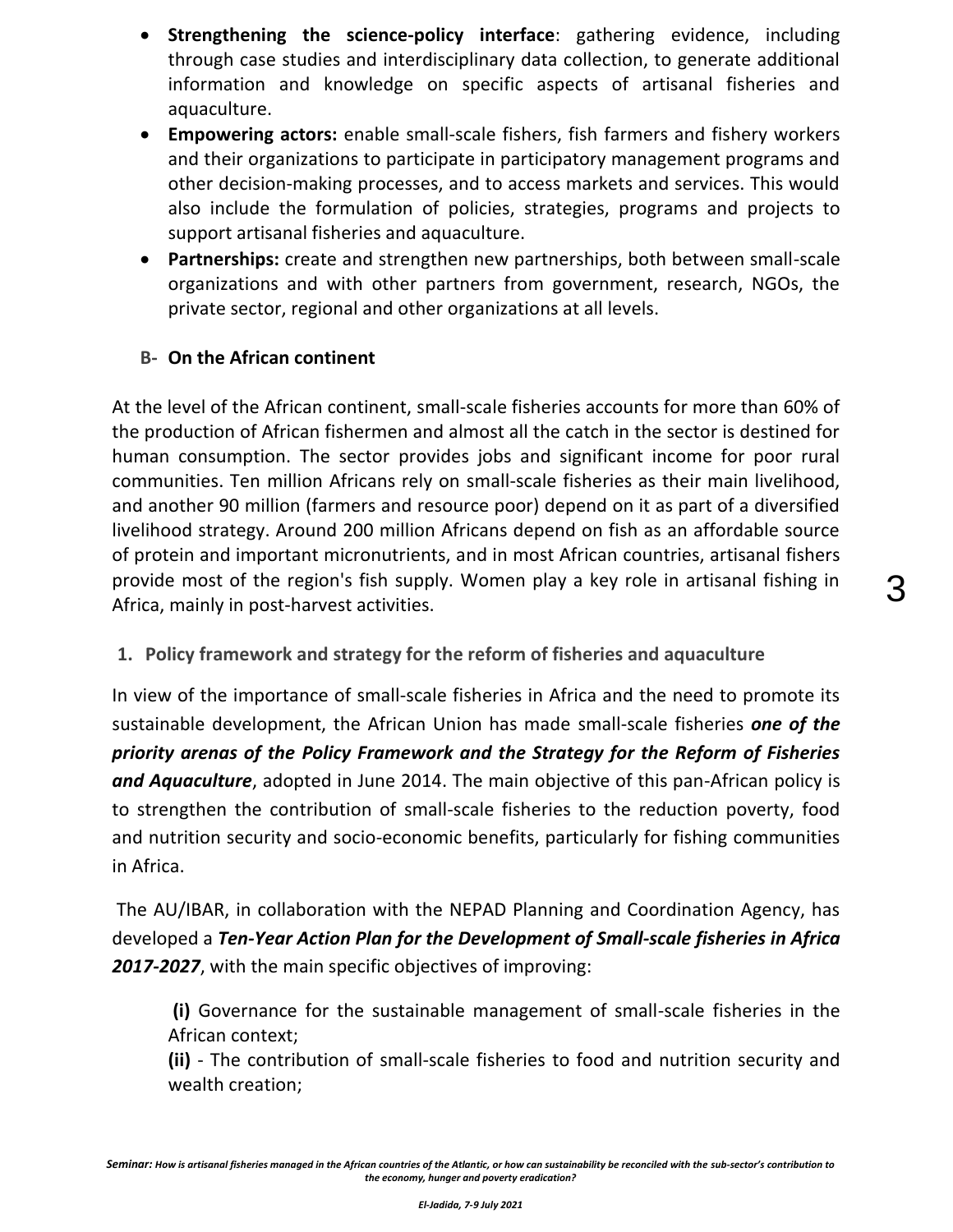**(iii)**- Resilience and adaptability of small-scale fisheries to reduce vulnerability to internal and external shocks.

# **C- At the ATLAFCO region level**

Small-scale fisheries are a major pillar of ATLAFCO's strategy for the development of sustainable fisheries in the region. In this regard, a number of activities have been organized by ATLAFCO for the benefit of small-scale fishing, the most recent being the exchange of experience and the strengthening of South-South cooperation, through the presentation of Morocco's experience in the development of infrastructure and externalities, through public services, in particular the construction and equipment of managed landing points and fishing villages. In the ATLAFCO region, despite its crucial importance, like other regions in Africa, the small-scale sub-sector continues to face a range of challenges, which hamper the release of its full potential. These challenges are, unfortunately, exacerbated by the impact of the COVID 19 pandemic, which further weakens the already precarious situation of the communities that depend on it. The organization of this workshop, is part of this evolutionary dynamic of adaptation, and also takes place, in view of the celebration next year of the International Year of Artisanal Fishing.

### **III. WORKSHOP OBJECTIVES**

### **1. Overall objective**

Despite its socio-economic importance, small-scale fisheries in the countries of the region suffers from many ills, which hinder its full development. The main objective of this workshop is **to contribute concrete and operational** proposals to unlocking the full potential of artisanal fishing in the region.

4

## **2. Specific objectives of the workshop**

- Identification of the main obstacles to the development of small-scale fisheries;
- Resolving the difficulties associated with cohabitation of small-scale and industrial fisheries;
- Research and identification of appropriate management measures;
- Adoption of sustainability certification standards for better application of good practices;
- Examination of the presence of foreign fleets (SFPAs and fisheries joint ventures) and local small-scale fisheries;
- Small-scale fisheries in the region in the context of recent global initiatives and policies (UN SDGs, Voluntary Guidelines to Ensure the Sustainability of Small-scale Fisheries, Ten-Year Action Plan for the Development of Smallscale fisheries in Africa 2017, etc.);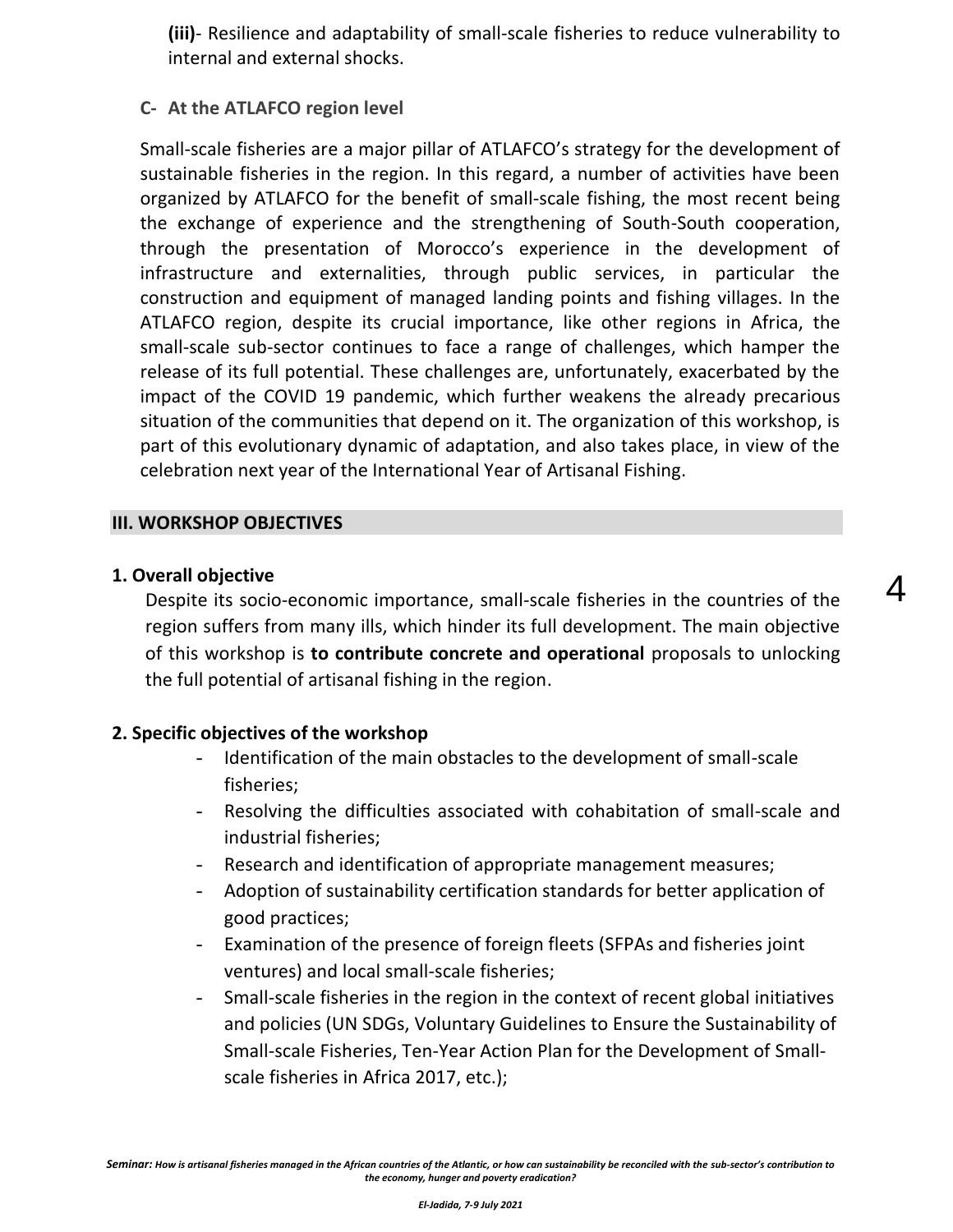### **V. EXPECTED RESULTS**

The workshop will:

- Characterizing small-scale fisheries (its importance in terms of production, species caught, biological impact, employment, food security, value added, trade, etc.);
- Diagnosing the main constraints of the artisanal fishing sector in ATLAFCO;
- Identify best practices in the governance of small-scale fisheries at the level of countries in the region;
- Propose actions :
	- Promote the potential of small-scale fisheries and highlight the benefits that can be derived from strengthening its value chain;
	- Support the implementation of existing relevant normative instruments, the achievement of the Sustainable Development Goals (SDGs) by 2030, in particular SDG 14.b. and the promotion of the effective implementation of the Voluntary Guidelines for the Sustainability of Small-scale Fisheries;
	- An effective celebration of the year of artisanal fisheries in 2022, and a better visibility of the achievements and expectations of artisanal fishing of the ATLAFCO member states.

#### **VI. ORGANIZATION OF THE WORKSHOP**

- The workshop will be held in plenary session in the form of presentations and discussions;
- Presentations and workshops will be delivered by experts
- Logistics will be provided by ATLAFCO
- Other contacts will be selected by ATLAFCO

#### **VII. WORKSHOP PARTICIPANTS**

The workshop is intended for any person of the 22 MS of ATLAFCO, involved in the activity or management of small-scale fisheries.

#### **VIII. DURATION, DATE AND LOCATION OF WORKSHOP**

#### **1. Duration**

To efficiently complete all proposed activities, the workshop will be held over **three (03) days**.

#### **2. Date**

The workshop will take place from 07 to 09 July 2021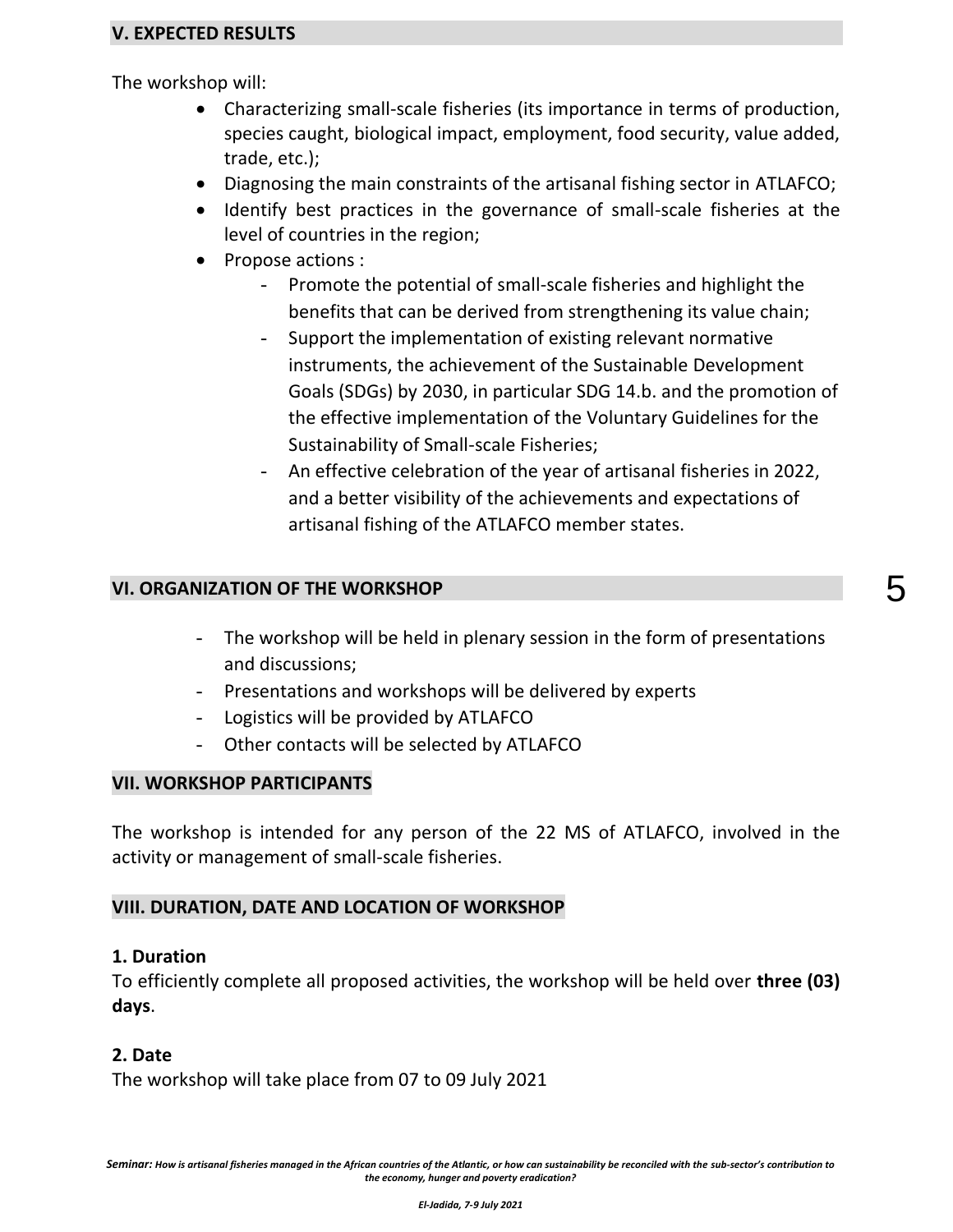# **3. Place**

The workshop will take place in El-Jadida, Hotel MAZAGAN

*Seminar: How is artisanal fisheries managed in the African countries of the Atlantic, or how can sustainability be reconciled with the sub-sector's contribution to the economy, hunger and poverty eradication?*

6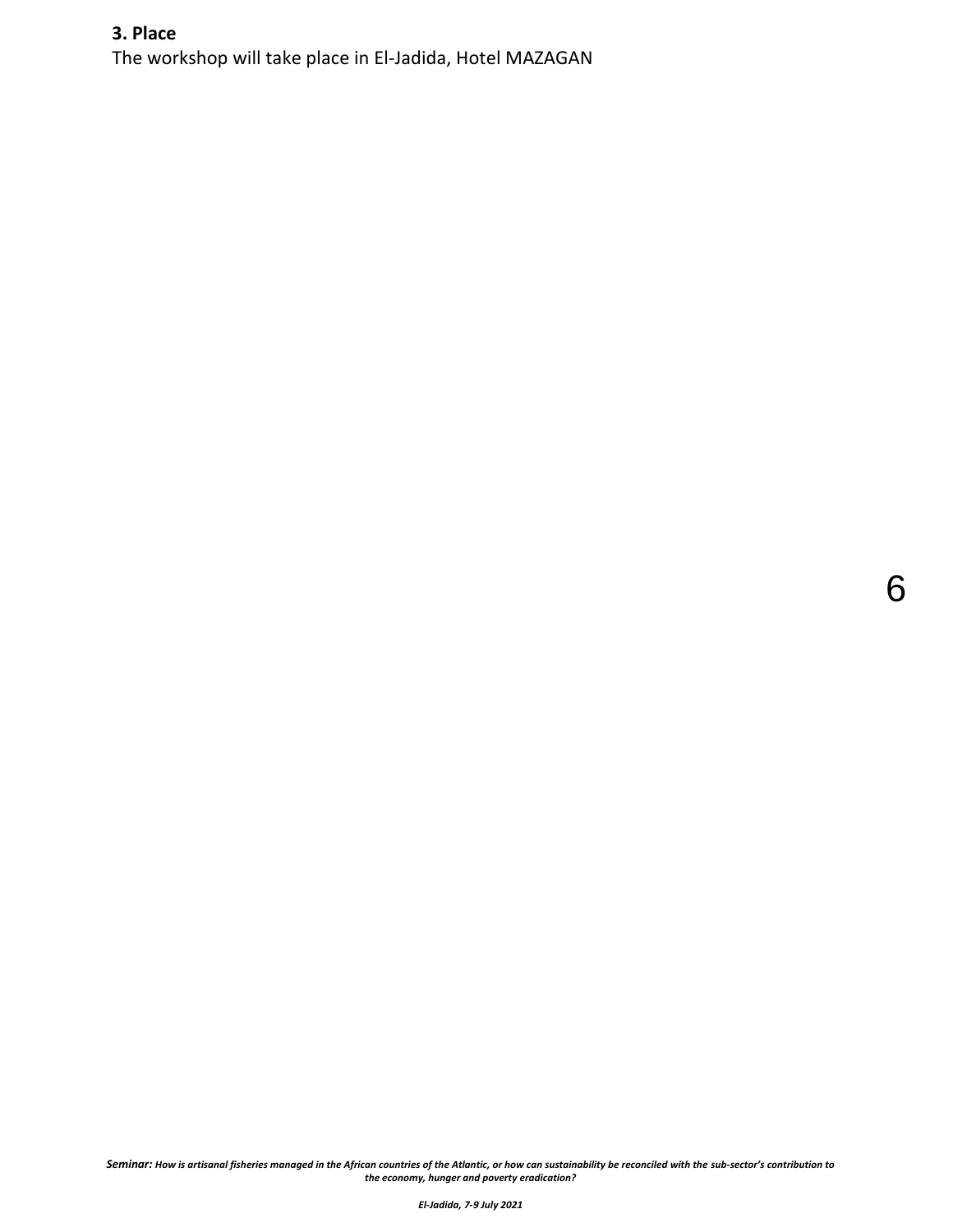# **Day 1 (Wednesday 07 July)**

| 1- Opening                                                                                                               |  |
|--------------------------------------------------------------------------------------------------------------------------|--|
| 2- Presentation of participants                                                                                          |  |
| 3- Adoption of the agenda and documents                                                                                  |  |
| 4- Introduction of the seminar                                                                                           |  |
| 5- The challenges of artisanal fishing in the Atlantic Region of Africa                                                  |  |
| The place and role of small-scale fisheries in African                                                                   |  |
| development policies. Dr. M. KEBE, consultant                                                                            |  |
| Small-scale fishing, a segment where living conditions for                                                               |  |
| fishermen remain precarious - Mr. Guèye GAOUSSOU                                                                         |  |
| (CAOPA)                                                                                                                  |  |
| Women at the center of the African artisanal fishing system -                                                            |  |
| <b>Christiane AMY DAGO (RAFEP)</b>                                                                                       |  |
| African artisanal fishing, a difficult cohabitation with local and<br>٠<br>foreign industrial fishing, - Ms Diénaba Bèye |  |
| Limits and threats to artisanal fishing in regional countries -                                                          |  |
| Dr. Med MAYIF, consultant                                                                                                |  |
|                                                                                                                          |  |
| <b>Discussions and conclusions</b>                                                                                       |  |
|                                                                                                                          |  |
|                                                                                                                          |  |
| 6- Small-scale fisheries and international and regional normative                                                        |  |
| instruments                                                                                                              |  |
| Small-scale fisheries, a major component of SDG 14, and a                                                                |  |
| significant contribution to the achievement of the UN SDGs by<br>2030 - Mr. A. LAAMRICH (ATLAFCO)                        |  |
| FAO guidelines on small-scale fishing: sustainable<br>$\bullet$                                                          |  |
| development tool, - Mr. Med Sadiki (ATLAFCO)                                                                             |  |
| Ten-year Action Plan for the Development of Small-scale                                                                  |  |
| fisheries in Africa 2017-2027, Status and Prospects at the                                                               |  |
| Continental Level - Ms. Malebo Hellen MOEPI AU/IBAR                                                                      |  |
| Safety, safety and decent work on board: What adaptations of                                                             |  |
| international standards to small-scale fisheries? - Mr. A.                                                               |  |
| <b>LAAMRICH (ATLAFCO)</b>                                                                                                |  |
|                                                                                                                          |  |
| <b>Discussions and conclusions</b>                                                                                       |  |
|                                                                                                                          |  |

7

## **Day 2 (Thursday 08 July 2021)**

| <b>1 7- Some successes</b>                                     |  |
|----------------------------------------------------------------|--|
| Landings (PDA): South-South cooperation for the realization of |  |

*Seminar: How is artisanal fisheries managed in the African countries of the Atlantic, or how can sustainability be reconciled with the sub-sector's contribution to the economy, hunger and poverty eradication?*